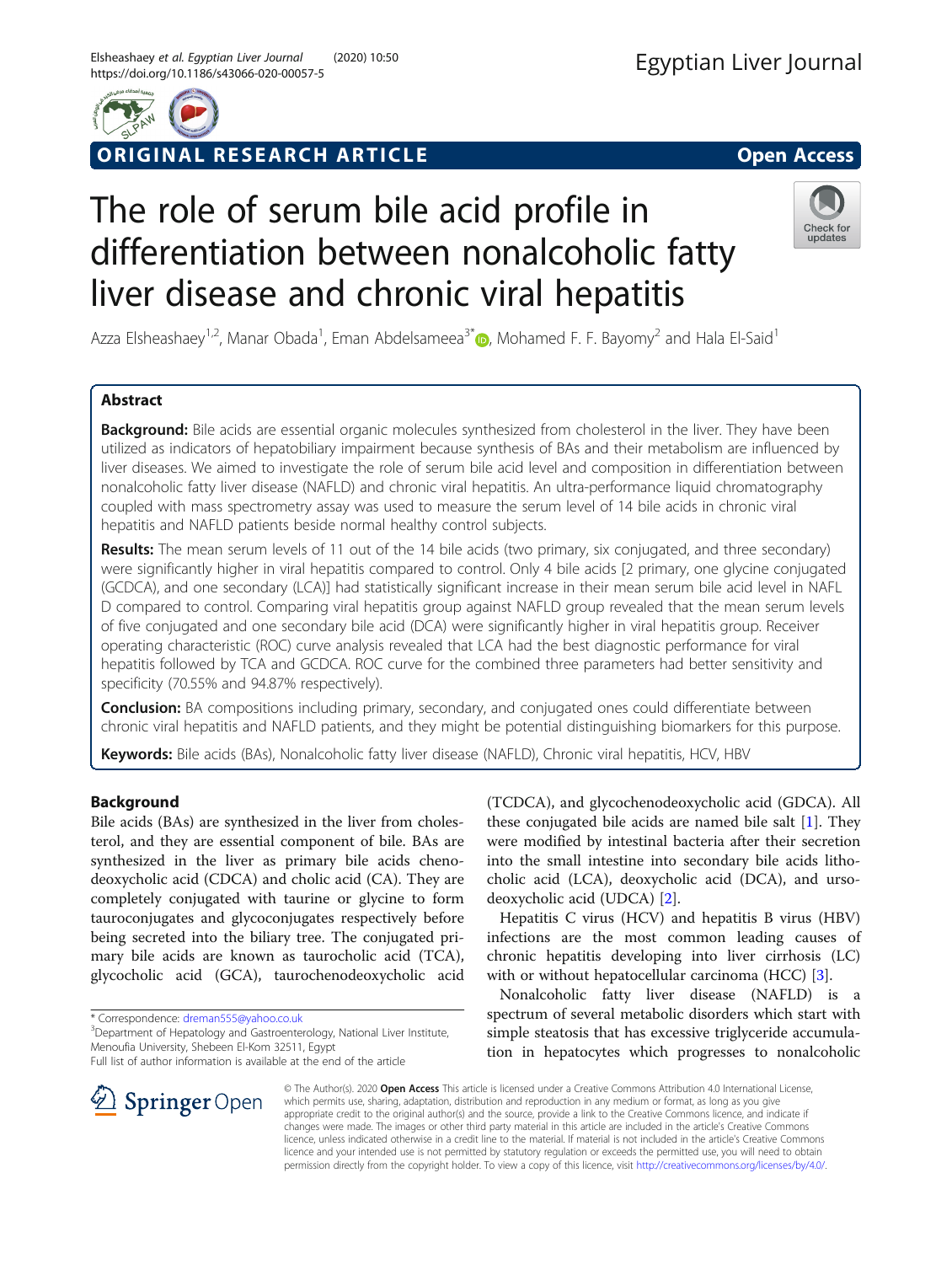steatohepatitis (NASH) with inflammation, fibrosis, and cirrhosis, and development of liver cell failure and HCC. The mechanism of progression of simple steatosis to steatohepatitis is not clear entirely although several pathways have been suggested. Disruption of bile acid homeostasis is one of the common links among these several pathways [[4\]](#page-9-0).

Bile acid homeostasis under physiological condition is maintained by multiple negative feedback loops for synthesis of bile acid [[5\]](#page-9-0) and very strictly regulated bile acid enterohepatic circulation [[6\]](#page-9-0).

Because synthesis of BAs and their metabolism are influenced by liver diseases, BAs and also their composition have been used as prognostic and diagnostic markers. However, it is unclear how causes of liver disease affect the composition of BA [[7\]](#page-9-0). In this regard, the present study aimed to investigate the serum BA compositions, including the levels of primary, secondary, and conjugated BAs, using ultra-performance liquid chromatography tandem mass spectrometer (UPLC-MS/MS) in a number of patients with chronic viral hepatitis and NAFLD in addition to healthy control, and also to study how bile acid composition can differentiate between chronic viral hepatitis and NAFLD patients and possibility of individual bile acids (IBA) and their profiles to be potential biomarkers for this purpose.

## Methods

## Chemicals and reagents

Methanol, acetonitrile, and formic acid were HPLC grade and purchased from Fisher Scientific (Loughborough, UK). Bile acid standards: cholic acids (CA), chenodeoxycholic acid (CDCA), deoxycholic acid (DCA), lithocholic acid (LCA), ursodeoxycholic acid (UDCA), glycocholic acid (GCA), glycochenodeoxycholic acid (GCDCA), glycodeoxycholic acid (GDCA), glycoursodeoxycholic acid (GUDCA), taurocholic acid (TCA), taurochenodeoxycholic acid (TCDCA), taurodeoxycholic acid (TDCA), tauroursodeoxycholic acid (TUDCA), and taurolithocholic acid (TLCA), were also purchased from Sigma Chemical Sigma-Aldrich (Merck KGaA, Darmstadt, Germany). HPLC grade water was obtained from Millipore pure water purification system (Diamond TΙΙ, USA).

## Patients

The study was conducted in the period from October 2017 to August 2019. The study enrolled 2 groups of patients: chronic viral hepatitis (group 2) included 146 patients and their mean ages were 46.0 (39–51) years old, and NAFLD (group 3) included 39 patients and their mean ages were 47 (41.5–52) years old, beside normal healthy control subjects included 51 individuals (group 1) and their mean ages were 47.0 (38–52.5) years old.

Patients in the chronic viral hepatitis group had chronic HBV or chronic HCV infection. Their diagnosis was based on positive hepatitis B surface antigen (HBsAg) and detectable HBV DNA and positive HCV antibody and detectable HCV RNA for more than 6 months respectively. In addition to established clinical, laboratory, and imaging findings of liver cirrhosis with no evidence of any hepatic focal lesion at the time of enrolment, NAFLD diagnosis was based on imaging analysis such as abdominal ultrasound and liver biopsy. All liver biopsy specimens at least 25 mm in length were obtained by percutaneous route. Liver sections were stained routinely with hematoxylin and eosin, Masson trichrome, silver reticulin, and occasionally with diastase-resistant periodic acid-Schiff and Perls' Prussian blue. Liver biopsies had been read by a single pathologist who estimated semi-quantitatively the histopathological changes according to Brunt classification [\[8](#page-9-0)]. Fifty one normal healthy subjects were included matching the age and the gender of the other groups, with no clinical, laboratory, or radiological evidence of any type of liver diseases.

## Ethical considerations

The study was conducted according to ethical standards for human experimentation (Helsinki Declaration). The ethics committee of the National Liver Institute approved the protocol, and written consents were filled and signed by all participants.

## Sample collection

A sample (5 ml) of fasting venous blood was obtained in the early morning from each patient and control subject and divided into two tubes. Two millimeters was collected into an EDTA-containing tube for CBC assessment. Three millimeters was collected in plain vacutainer tube, after coagulation, and centrifugation of the sera was separated into aliquots for measurement of liver function tests and stored at − 80 °C until UPLCanalysis.

## Laboratory investigations

Serum biochemical assay was performed with an automatic biochemistry analyzer (Daytona plus, Randox laboratories limited, UK) for analysis of blood chemistry as liver function tests including albumin, aspartate aminotransferase (AST), alanine aminotransferase (ALT), bilirubin total, alkaline phosphatase (ALP), and gamma glutamyl transpeptidase (GGT). Alfafetoprotein (AFP) was performed by using (ARCHITECTi1000SR immunoassay analyzer, Abbott, Abbott Park, IL, USA). Hematological parameters and blood films were performed and measured using automatic analyzer (Sysmex KX-21, SysmexInc., Japan). The biochemical determinations were performed on the same day as blood was taken.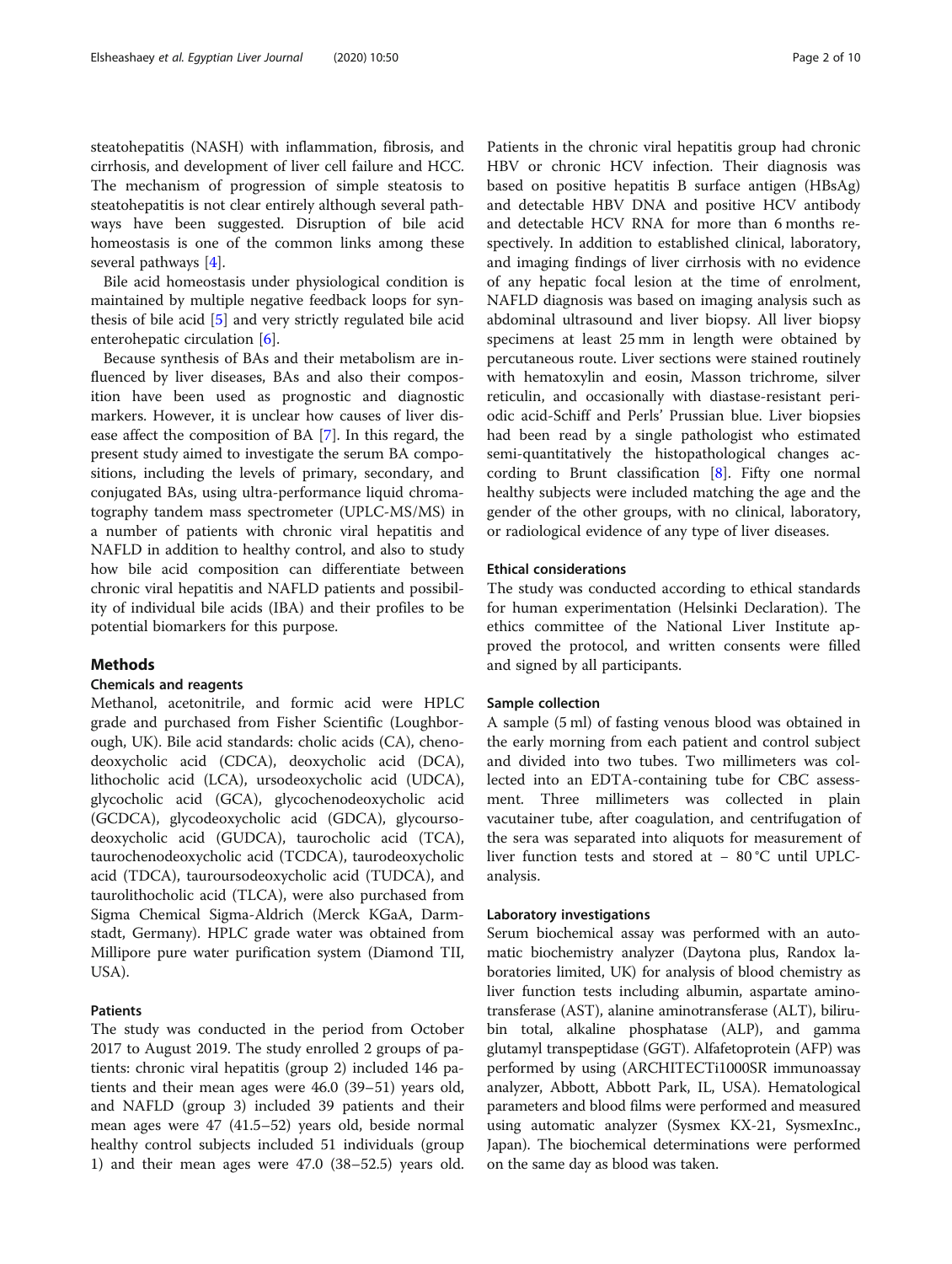## Serum sample preparation and bile acid detection Sample preparation

The sample preparation method was based on a published method of [[7\]](#page-9-0) with modification. First, we added 100 μL of serum sample to 400 μL of ice cold methanol to precipitate proteins, vortex the mixture, then centrifugation of the mixture at 13,500 rpm for 15 min occurred; then, we separated the supernatant in a clean eppendorf bottle and centrifuged again at 13,500 rpm for 15 min; finally, 50 μL of the supernatant with 100 μL water/formic acid (1000: 1, v/v) solution was injected into the LC/MS/ MS system. All chromatographic separations were performed with an ACQUITY HSS C18 column (1.7 μm,  $100 \text{ mm} \times 2.1 \text{ mm}$  internal dimensions) (Waters, Milford, MA). The injected sample volume was  $10 \mu L$ , and the column temperature was maintained at 50 °C. Individual bile acids were eluted with a gradient at a flow rate of 0.5 ml/min.

Mobile phase A was (1/1000) formic acid/water, and mobile phase B was acetonitrile. The samples were eluted with 80% mobile phase A and 20% mobile phase B for an initial 2 min after injection, then with a linear gradient of mobile phase B of 20 to 30% over 5 min, followed by mobile phase B at 80% over 8 min, which was held for 0.50 min. Before the injection of the next sample, the column was equilibrated with 80% mobile phase A for 2 min. The mass spectrometer had an electrospray source operated in the negative ion mode using the multiple reaction monitoring (MRM) mode. UPLC-MS raw data obtained with MRM mode were analyzed using MassLynx applications manager version 4.1 (Waters Corp., Milford, MA) to obtain the calibration equations and the quantitative concentration of each bile acid in the samples. The method was validated ranging from 0.0010 to 20umol/L.

#### Statistical analysis

Data were analyzed using the IBM SPSS software package version 20.0. (Armonk, NY: IBM Corp). Qualitative data were described using number and percent. The Kolmogorov-Smirnov test was used to verify the normality of distribution. Quantitative data were described using range (minimum and maximum), mean, standard deviation, and median. Significance of the obtained results was judged at the 5% level. The used tests were Chi-square test, for categorical variables, to compare between different groups; Monte Carlo correction for chisquare when more than 20% of the cells have expected count less than 5;  $F$  test (ANOVA), for normally distributed quantitative variables, to compare between more than two groups; post hoc test (Tukey) for pairwise comparisons; Kruskal-Wallis test for abnormally distributed quantitative variables to compare between more than two studied groups; and post hoc (Dunn's multiple comparison test) for pairwise comparisons.

## Results

## Clinical patient characteristics

A total of 185 patients were enrolled in this study. The chronic viral hepatitis (group 2) included 146 patients [60 (41.1%) were male]; there were 45 (30.8%) who had chronic HBV and 101 (69.2%) had chronic HCV (39% were cirrhotic), and in 39 NAFLD patients (group 3) [30 (76.9%) were female], 20.5% of them were cirrhotic.

#### Biochemical data

The results of biochemical data in all studied groups are shown in Table [1](#page-3-0). Significantly higher serum levels of AST, ALT, GGT, and ALP and significantly lower serum levels of albumin were found in viral hepatitis and NAFL D groups compared to control, and significantly higher levels of serum total bilirubin and AFP was found in viral hepatitis group compared to NAFLD group ( $p =$ 0.042, < 0.001 respectively).

## Bile acid profiles in viral hepatitis and NAFLD groups compared to healthy control

A total of 14 bile acids were determined and compared across the three groups. These include two primary (CA, CDCA), 5 taurine-conjugated (TCA, TCDCA, TUDCA TDCA, TLCA), 4 glycineconjugated (GCA, GCDCA, GUDCA GDCA), and 3 secondary (UDCA, DCA, LCA) bile acids. The comparisons of these bile acids among the different groups are summarized in Table [2](#page-4-0). The mean serum levels of 11 out of the 14 bile acids, 2 primary (CA, CDCA), 3 taurine-conjugated (TCA, TCDCA, TLCA), 3 glycine-conjugated (GCA, GCDCA, GDCA), and 3 secondary (UDCA, DCA and LCA), were significantly higher in viral hepatitis (group 2) compared to control group (group 1). Three bile acids TUDCA, TDCA, and GUDCA showed no significant difference  $(p > 0.05)$  among the studied groups.

Comparing NAFLD (group 3) against the control revealed that only 4 bile acids, 2 primary (CA, CDCA)  $[p = 0.007, 0.002$  respectively], 1 glycine conjugated (GCDCA)  $[p = 0.011]$ , and 1 secondary (LCA)  $[p \sim$ 0.001], had statistically significant increase in their mean serum bile acid level compared to the control.

## Bile acid profiles in viral hepatitis compared to NAFLD group

Comparing viral hepatitis group against NAFLD group, the mean serum levels of taurine-conjugated bile acids (TCA and TCDCA)  $[p < 0.001, 0.016$  respectively], glycine conjugated (GCA, GCDCA, and GDCA)  $[p = 0.003,$ 0.002, 0.006 respectively], and DCA (secondary bile acid)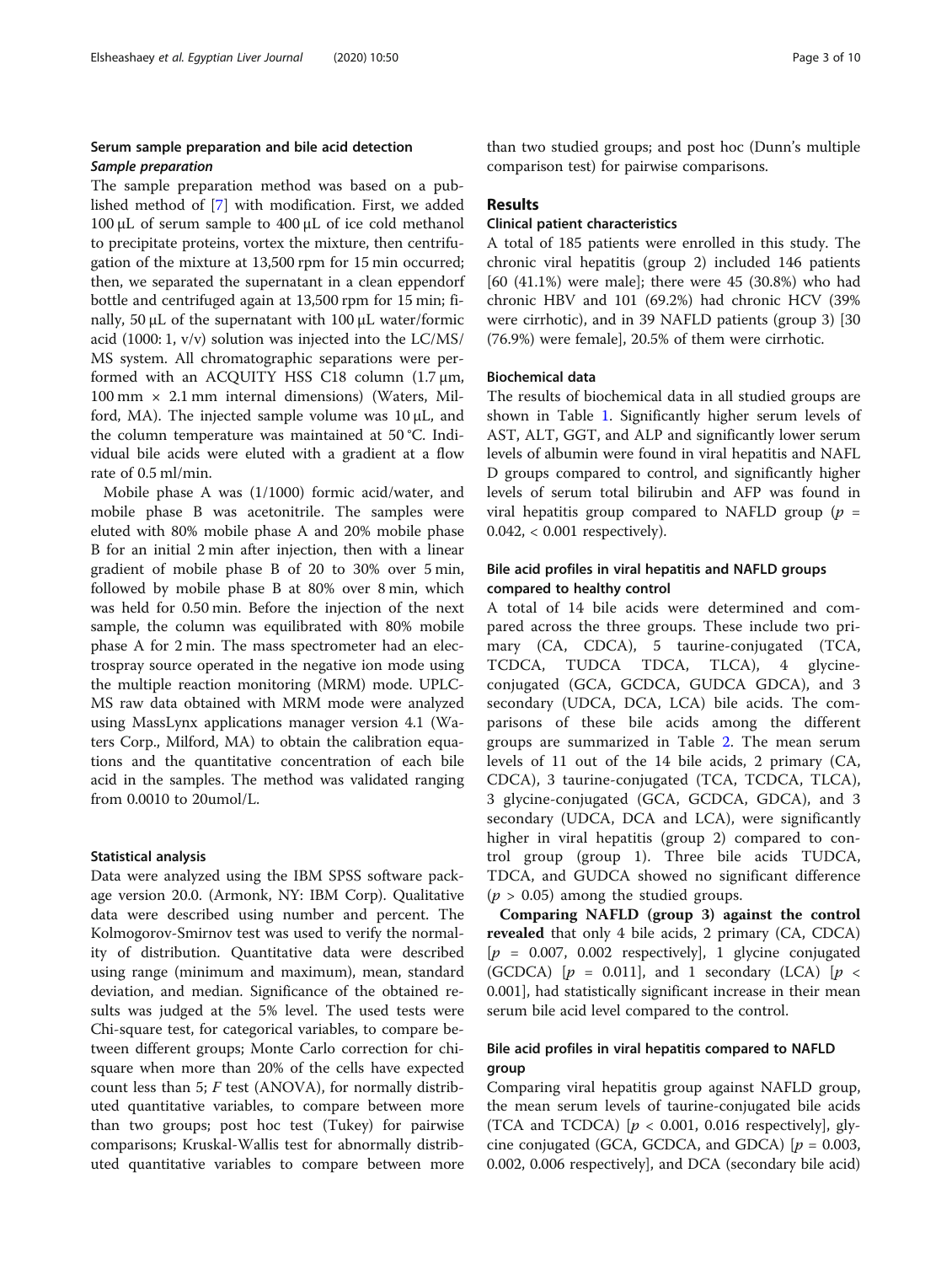<span id="page-3-0"></span>

|                | Control            | <b>Viral hepatitis</b>       | <b>NAFLD</b>       | Test of<br>$\boldsymbol{p}$<br>significance |            | Significance between groups |                        |            |
|----------------|--------------------|------------------------------|--------------------|---------------------------------------------|------------|-----------------------------|------------------------|------------|
|                | $(n = 51)$         | $(HBV + HCV)$<br>$(n = 146)$ | $(n = 39)$         |                                             |            | I vs. II                    | I vs. III              | II vs. III |
| AST (IU/L)     |                    |                              |                    |                                             |            |                             |                        |            |
| Min.-Max.      | 10.0-44.0          | 10.0-143.0                   | 13.0-55.0          | $H = 26.719$                                | $< 0.001*$ | $< 0.001*$                  | $0.001*$               | 0.498      |
| Mean $\pm$ SD  | $20.70 \pm 6.55$   | $40.60 \pm 32.16$            | $29.28 \pm 11.50$  |                                             |            |                             |                        |            |
| Median         | 19.0               | 28.0                         | 27.0               |                                             |            |                             |                        |            |
| ALT (IU/L)     |                    |                              |                    |                                             |            |                             |                        |            |
| Min.-Max.      | $10.0 - 39.0$      | $9.0 - 181.0$                | 11.0-64.0          | $H = 17.105*$                               | $< 0.001*$ | $< 0.001*$                  | $< 0.001*$             | 0.196      |
| Mean $\pm$ SD. | $20.25 \pm 8.57$   | $37.26 \pm 35.63$            | $31.90 \pm 14.36$  |                                             |            |                             |                        |            |
| Median         | 18.0               | 24.50                        | 31.0               |                                             |            |                             |                        |            |
| $ALB$ (g/dl)   |                    |                              |                    |                                             |            |                             |                        |            |
| Min.-Max.      | $4.0 - 4.80$       | 1.40-5.50                    | 2.80-4.80          | $F = 4.278*$                                | $0.015*$   | $0.031*$                    | $0.024*$               | 0.693      |
| Mean $\pm$ SD. | $4.42 \pm 0.20$    | $4.15 \pm 0.78$              | $4.06 \pm 0.43$    |                                             |            |                             |                        |            |
| Median         | 4.40               | 4.40                         | 4.13               |                                             |            |                             |                        |            |
| TBIL (mg/dl)   |                    |                              |                    |                                             |            |                             |                        |            |
| Min.-Max.      | $0.23 - 1.27$      | $0.20 - 7.30$                | $0.23 - 1.20$      | $H = 11.609*$                               | $0.003*$   | $0.002*$                    | 0.499                  | $0.042*$   |
| Mean $\pm$ SD. | $0.51 \pm 0.25$    | $0.89 \pm 1.10$              | $0.52 \pm 0.22$    |                                             |            |                             |                        |            |
| Median         | 0.40               | 0.56                         | 0.50               |                                             |            |                             |                        |            |
| DBIL (mg/dl)   |                    |                              |                    |                                             |            |                             |                        |            |
| Min.-Max.      | $0.10 - 0.70$      | $0.10 - 6.10$                | $0.10 - 0.70$      | $H = 7.387*$                                | $0.025*$   | $0.029*$                    | 0.922                  | $0.037*$   |
| Mean $\pm$ SD. | $0.23 \pm 0.14$    | $0.57 \pm 1.08$              | $0.22 \pm 0.13$    |                                             |            |                             |                        |            |
| Median         | 0.20               | 0.23                         | 0.20               |                                             |            |                             |                        |            |
| GGT (IU/ml)    |                    |                              |                    |                                             |            |                             |                        |            |
| Min.-Max.      | $9.0 - 82.0$       | $8.0 - 259.0$                | 10.0-300.0         | $H = 25.195*$                               | $< 0.001*$ | $< 0.001*$                  | $< 0.001$ <sup>2</sup> | 0.969      |
| Mean $\pm$ SD. | $22.91 \pm 13.56$  | $45.97 \pm 44.15$            | $44.78 \pm 47.08$  |                                             |            |                             |                        |            |
| Median         | 19.0               | 32.0                         | 29.0               |                                             |            |                             |                        |            |
| ALP(IU/ml)     |                    |                              |                    |                                             |            |                             |                        |            |
| Min.-Max.      | 31.0-106.0         | 25.0-244.0                   | 35.50-185.0        | $H = 18.694*$                               | $< 0.001*$ | $< 0.001*$                  | $< 0.001*$             | 0.198      |
| Mean $\pm$ SD. | $60.25 \pm 22.61$  | $85.84 \pm 49.38$            | $85.12 \pm 31.07$  |                                             |            |                             |                        |            |
| Median         | 55.0               | 70.0                         | 79.0               |                                             |            |                             |                        |            |
| AFP (ng/ml)    |                    |                              |                    |                                             |            |                             |                        |            |
| Min.-Max.      | $0.19 - 2.89$      | 0.89-147.0                   | $0.97 - 3.20$      | $H = 39.139*$                               | $< 0.001*$ | $< 0.001*$                  | 0.271                  | $< 0.001*$ |
| Mean $\pm$ SD. | $1.73 \pm 0.57$    | $5.20 \pm 12.91$             | $1.94 \pm 0.62$    |                                             |            |                             |                        |            |
| Median         | 1.70               | 2.49                         | 1.81               |                                             |            |                             |                        |            |
| Platelet       |                    |                              |                    |                                             |            |                             |                        |            |
| Min.-Max.      | 182.0-441.0        | 36.0-401.0                   | 118.0-359.0        | $F = 19.407*$                               | $< 0.001*$ | $< 0.001*$                  | $0.020*$               | $0.049*$   |
| Mean $\pm$ SD  | $290.86 \pm 72.24$ | $206.23 \pm 92.15$           | $242.13 \pm 67.15$ |                                             |            |                             |                        |            |
| Median         | 278.0              | 210.0                        | 253.0              |                                             |            |                             |                        |            |

M mean, SD standard deviation, Min. minimum, Max. maximum, AST aspartate aminotransferase, ALT alanine aminotransferase, ALB albumin, TBIL total bilirubin, DBIL direct bilirubin, GGT gamma glutamyl transferase, ALP alkaline phosphatase, AFP alpha fetoprotein

H: H for Kruskal-Wallis test, pairwise comparison between 2 groups was done using post hoc test (Dunn's for multiple comparisons test), F: F for ANOVA test, pairwise comparison between 2 groups was done using post hoc test (Tukey). p: p value for comparing between the studied groups \*Statistically significant at  $p < 0.05$ 

 $[p = 0.039]$  were significantly higher in the viral hepatitis group. Meanwhile, there was no significant difference between the two groups regarding the mean serum levels of other bile acids  $[p > 0.05]$  (Table [2\)](#page-4-0).

## Serum bile acids to discriminate between viral hepatitis and NAFLD

To assess the ability of serum bile acids to distinguish viral hepatitis group (group 2) from NAFLD group (group 3), a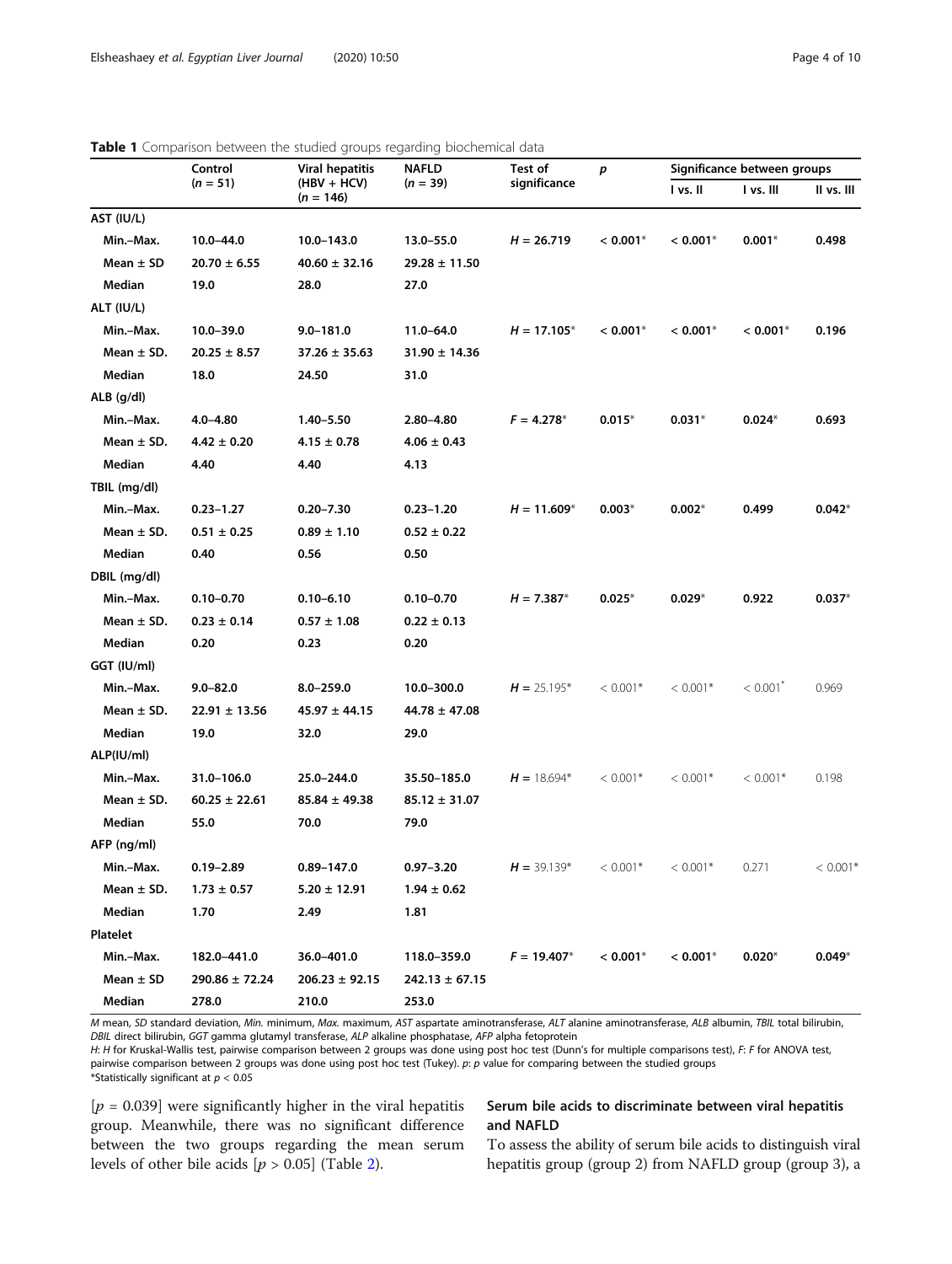## Control  $(n = 51)$ Viral hepatitis  $(HBV + HCV)$  $(n = 146)$ NAFLD  $(n = 39)$ p Significance between groups I vs. II I vs. III II vs. III CA (μmol/l) Min.–Max. 0.0–1.500 0.0–7.400 0.0–4.200 0.006\* 0.003\* 0.007\* 0.585 Median 0.100 0.200 0.200 0.200 CDCA (μmol/l) Min.–Max. 0.0–2.500 0.0–8.500 0.020–5.300 0.001\* < 0.001\* 0.002\* 0.699 Median 0.200 0.400 0.600 TCA (μmol/l) Min.–Max. 0.0–0.400 0.0–10.500 0.0–0.100 < 0.001\* < 0.001\* 0.288 < 0.001\* Median 0.0 0.0 0.010 0.010 0.0 TCDCA (μmol/l) Min.–Max. 0.0–0.900 0.0–71.0 0.0–0.900 0.004\* 0.006\* 0.943 0.016\* Median 0.020 0.070 0.020 TUDCA (μmol/l) Min.–Max. 0.0–0.800 0.0–2.600 0.0–0.030 0.091 ? ? ? Median 0.001 0.001 0.001 0.001 TDCA (μmol/l) Min.–Max. 0.0–0.700 0.0–1.0 0.0–0.300 0.495 ? ? ? Median 0.001 0.001 0.001 0.001 TLCA (μmol/l) Min.–Max. 0.0–0.200 0.0–0.300 0.0–0.030 0.008\* 0.003\* 0.296 0.138 Median 0.0 0.001 0.001 0.001 **GCA (µmol/l)**  $< 0.001^*$   $< 0.001^*$   $< 0.001^*$   $< 0.001^*$   $< 0.03^*$   $< 0.03^*$ Min.–Max. 0.0–1.500 0.0–13.0 0.0–5.0 Median 0.100 0.400 0.120 **GCDCA (µmol/l)**  $\leq 0.001^*$   $\leq 0.001^*$   $\leq 0.001^*$   $\leq 0.011^*$   $\leq 0.012^*$   $\leq 0.002^*$ Min.–Max. 0.0–2.800 0.060–58.300 0.0–2.500 Median 0.120 1.150 0.500 **GUDCA (µmol/l)**  $0.624$  ? ? ? ? ? Min.–Max. 0.0–1.100 0.0–63.600 0.0–1.600 Median 0.100 0.100 0.100 0.100 **GDCA (µmol/l)** 0.001\* 0.002\* 0.916 0.006\* Min.–Max. 0.0–1.900 0.0–13.400 0.0–1.300 Median 0.100 0.215 0.100 UDCA (μmol/l) Min.–Max. 0.0–0.500 0.0–26.300 0.0–7.500 0.003\* 0.001\* 0.205 0.133 Median 0.001 0.030 0.030 0.0 DCA (μmol/l) Min.–Max. 0.0–0.530 0.0–1.430 0.0–0.800 0.016\* 0.016\* 0.920 0.039\* Median 0.100 0.200 0.110 LCA (μmol/l)

## <span id="page-4-0"></span>Table 2 Comparison of 14 bile acid composition among the three studied groups

Min. minimum, Max. maximum, CA cholic acid, CDCA chenodeoxycholic acid, TCA taurocholic acid, TCDCA taurochenodeoxycholic acid, TUDCA tauroursoodeoxycholic acid, TDCA taurodeoxycholic acid, TLCA taurolithocholic acid, GCA glycholic acid, GCDCA glycochenodeoxycholic acid, GUDCA glycoursodeoxycholic acid, GDCA glycodeoxycholic acid, UDCA ursodeoxycholic acid, DCA deoxycholic acid, LCA lithocholic acid, Vs. versus H: H for Kruskal-Wallis test, pairwise comparison between each 2 groups was done using post hoc test (Dunn's for multiple comparisons test) p: p value for comparing between the studied groups

Min.–Max. 0.0–0.200 0.0–0.340 0.0–0.020 < 0.001\* < 0.001\* < 0.001\* 0.071

\*Statistically significant at  $p < 0.05$ 

Median 0.0 0.006 0.006 0.00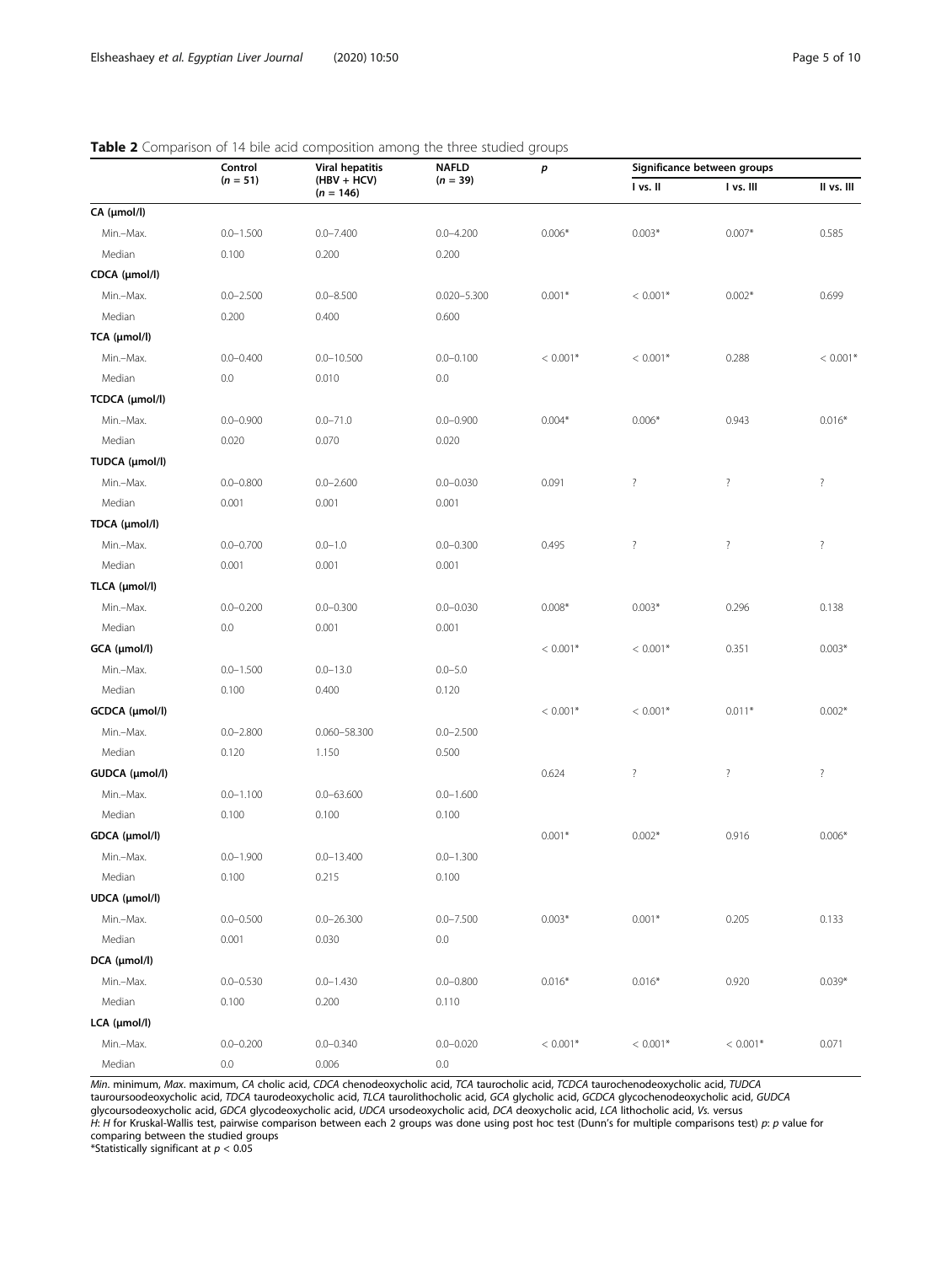

receiver operating characteristic (ROC) curve analysis of the TCA, TCDCA, TUDCA, TLCA, GCA, GCDCA, UDCA, DCA, and LCA bile acids was performed as shown in Fig. 1 and Table 3. The ROC curves revealed that LCA had the best diagnostic performance with an area under the receiver operating characteristic curve (AUROC) of 0.769 [95% confidence interval (CI), 0.70–0.83; p < 0.001] and sensitivity and specificity were 58.22.5% and 92.31% respectively followed by TCA with AUROC of 0.749 (95% CI, 0.68–0.81;  $p < 0.001$ ) and GCDCA with AUROC 0.667 (95% CI, 0.59–0.73;  $p = 0.001$ ) (Table 3).

To assess the ability of combined LCA, TCA, and GCDCA to distinguish viral hepatitis from NAFLD, a ROC curve for the combined three parameters was performed revealing that these parameters together were good predictors for chronic viral hepatitis with AUROC 0.847 as shown in Table [4](#page-6-0) and Fig. [2,](#page-6-0) and sensitivity and specificity were 70.55% and 94.87% respectively.

| Viral hepatitis (group 2) versus NAFLD (group 3) |            |            |               |         |             |                    |            |            |
|--------------------------------------------------|------------|------------|---------------|---------|-------------|--------------------|------------|------------|
|                                                  | <b>AUC</b> | p          | 95% C.I       | Cutoff  | Sensitivity | <b>Specificity</b> | <b>PPV</b> | <b>NPV</b> |
| <b>TCA</b>                                       | $0.749*$   | $< 0.001*$ | $0.68 - 0.81$ | > 0.001 | 54.11       | 92.31              | 96.3       | 35.0       |
| <b>TCDCA</b>                                     | $0.627*$   | $0.003*$   | $0.55 - 0.70$ | > 0.02  | 60.96       | 56.41              | 84.0       | 27.8       |
| <b>TUDCA</b>                                     | $0.608*$   | $0.006*$   | $0.55 - 0.70$ | > 0     | 59.59       | 43.59              | 79.8       | 22.4       |
| <b>TLCA</b>                                      | 0.575      | 0.108      | $0.50 - 0.65$ | > 0     | 66.44       | 43.59              | 81.5       | 25.8       |
| <b>GCA</b>                                       | 0.657      | $0.006*$   | $0.58 - 0.73$ | > 0.35  | 51.37       | 64.10              | 84.3       | 26.0       |
| <b>GCDCA</b>                                     | 0.667      | $0.001*$   | $0.59 - 0.73$ | > 1.1   | 50.0        | 76.92              | 89.0       | 29.1       |
| <b>UDCA</b>                                      | 0.570      | 0.182      | $0.45 - 0.69$ | > 0     | 75.34       | 51.28              | 85.3       | 35.7       |
| <b>DCA</b>                                       | 0.602      | $0.049*$   | $0.49 - 0.71$ | > 0.04  | 81.51       | 43.59              | 84.4       | 38.6       |
| <b>LCA</b>                                       | 0.769      | $< 0.001*$ | $0.70 - 0.83$ | > 0     | 58.22       | 92.31              | 96.6       | 37.1       |

| Table 3 Sensitivity, specificity, and diagnostic accuracy of serum bile acids levels to distinguish viral hepatitis from NAFLD |  |  |  |
|--------------------------------------------------------------------------------------------------------------------------------|--|--|--|
|--------------------------------------------------------------------------------------------------------------------------------|--|--|--|

AUC area under a curve, p value probability value, CI confidence intervals, NPV negative predictive value, PPV positive predictive value, CDCA [chenodeoxycholic](https://en.wikipedia.org/wiki/Chenodeoxycholic_acid) [acid,](https://en.wikipedia.org/wiki/Chenodeoxycholic_acid) TCA taurocholic acid, TCDCA taurochenodeoxycholic acid, TUDCA taurodeoxycholic acid, TLCA taurolithocholic acid, GCA glycholic acid, GCDCA glycochenodeoxycholic acid, UDCA ursodeoxycholic acid, DCA deoxycholic acid, LCA lithocholic acid \*Statistically significant at  $p < 0.05$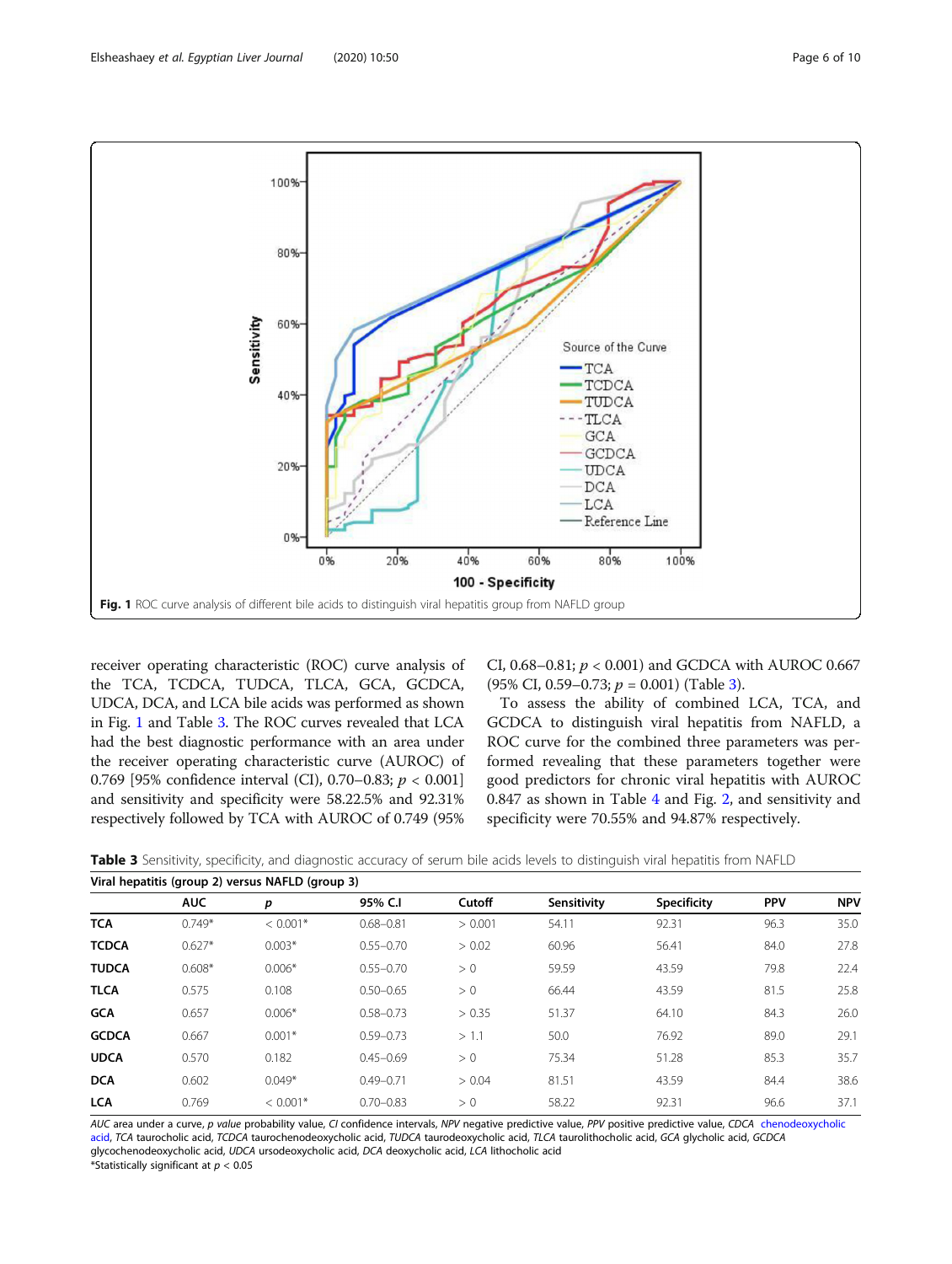<span id="page-6-0"></span>Table 4 Sensitivity, specificity, and diagnostic accuracy of combined TCA, LCA, and GCDCA to distinguish viral hepatitis group from NAFLD group

| Viral hepatitis (group 2) versus NAFLD (group 3) |             |                    |            |            |  |  |  |
|--------------------------------------------------|-------------|--------------------|------------|------------|--|--|--|
|                                                  | Sensitivity | <b>Specificity</b> | <b>PPV</b> | <b>NPV</b> |  |  |  |
| $TCA + LCA + GCDCA$                              | 70.55       | 9487               | 981        | 462        |  |  |  |

AUC area under a curve, p value probability value, CI confidence intervals, NPV negative predictive value, PPV positive predictive value, TCA taurocholic acid, LCA lithocholic acid, GCDCA glycochenodeoxycholic acid \*Statistically significant at  $p < 0.05$ 

In comparing viral hepatitis group versus NAFLD group regarding the cutoff values of their serum bile acid levels, we found that serum levels of TCA, GCDCA, UDCA, DCA, and LCA were significantly higher in viral hepatitis group ( $p < 0.001$ ,  $p = 0.003$ ,  $p = 0.001$ ,  $p = 0.001$ , and  $p < 0.001$  respectively) as shown in Table [5.](#page-7-0)

## **Discussion**

HCV is a major health problem worldwide with 70–100 million people have chronic HCV infection and subsequently leads to cirrhosis and hepatocellular carcinoma [[9\]](#page-9-0). Also, hepatitis B virus makes major health problem. Chronic HBV infection may develop cirrhosis and subsequently liver decompensation and hepatocellular carcinoma which is a major drastic complication [\[10](#page-9-0)]. Recently, nonalcoholic fatty liver disease is considered the

most common cause of liver disease with prevalence of 25% worldwide. Patients with NAFLD with proved nonalcoholic steatohepatitis and advanced fibrosis are at marked increase in the risk of adverse outcomes, including liver-specific morbidity and mortality and overall mortality [[11](#page-9-0)]. Liver biopsy (LB) is the gold standard for NASH diagnosis and assessment of the fibrosis stage in patients with NAFLD in spite of its many limitations including cost, sampling error, morbidity, and death in very rare cases [\[12\]](#page-9-0). As liver diseases affect BA metabolism, the composition of BAs was studied and used as diagnostic markers. However, it is not clear how different etiologies of chronic liver diseases may affect the composition of BA [[7\]](#page-9-0). In this study, we investigated the serum BA composition using LC-MS/MS in a number of chronic viral hepatitis and NAFLD patients in addition to healthy controls to show if bile acids can be used as diagnostic markers for distinguishing between chronic viral hepatitis and NAFL D. In our study, the mean serum levels of 2 primary (CA, CDCA), 3 taurine conjugated (TCA, TCDCA, TLCA), 3 glycine conjugated (GCA, GCDCA, GDCA) and 3 secondary (UDCA, DCA and LCA) were significantly higher in patients with chronic viral hepatitis compared to the control group. These results were in agreement with Luo et al. where they found that concentrations of individual bile acids (IBA) in patients with liver impairments as in hepatitis B and C were significantly higher when

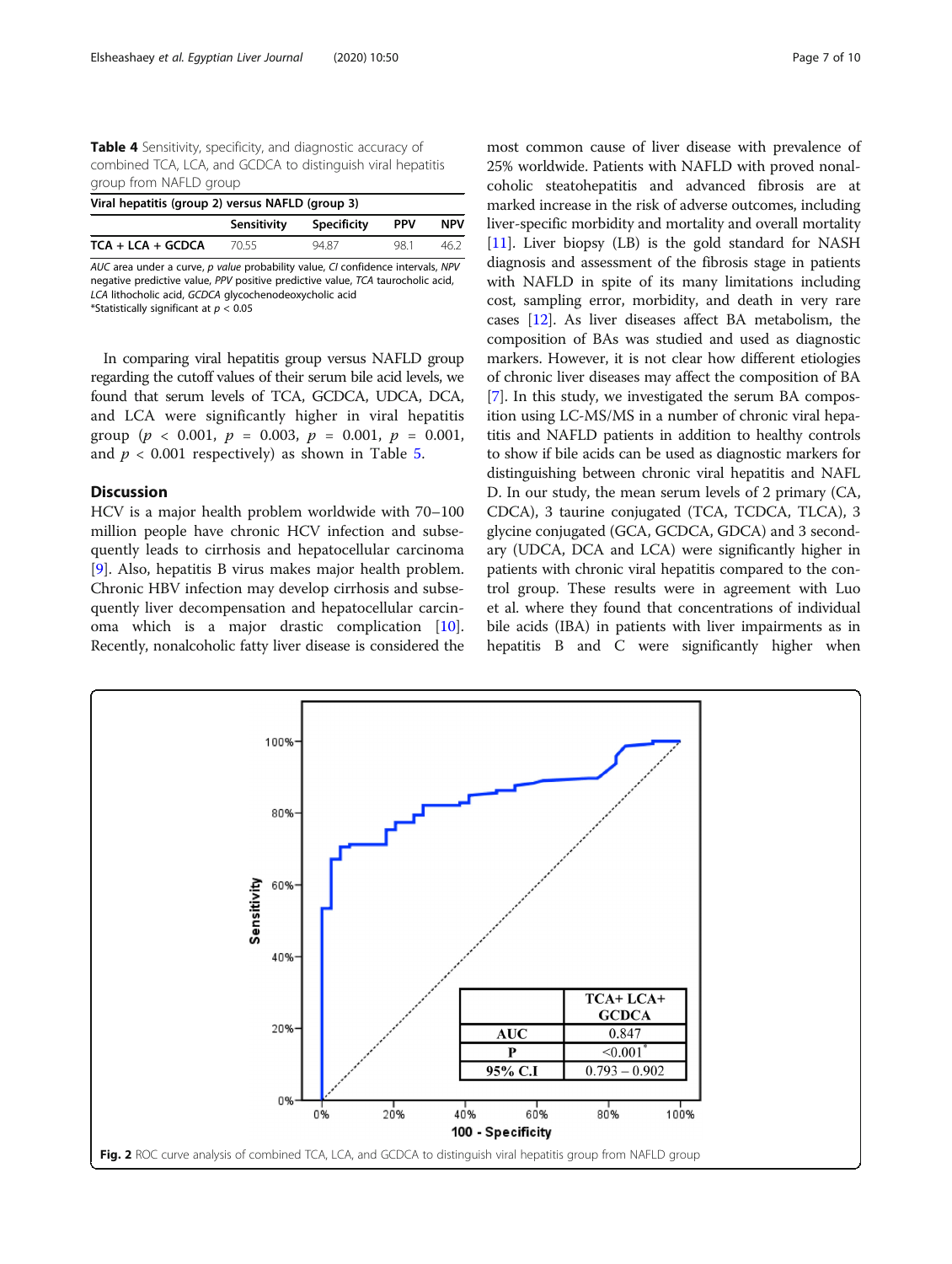<span id="page-7-0"></span>

| <b>Table 5</b> Comparison between viral hepatitis and NAFLD groups according to the cutoff values of their bile acids |  |
|-----------------------------------------------------------------------------------------------------------------------|--|
|-----------------------------------------------------------------------------------------------------------------------|--|

|                | Viral hepatitis (group II) ( $n = 146$ ) |      | NAFLD (group III) $(n = 39)$ |         | $\overline{\chi^2}$ | p                      |
|----------------|------------------------------------------|------|------------------------------|---------|---------------------|------------------------|
|                | No.                                      | $\%$ | No.                          | $\%$    |                     |                        |
| <b>TCA</b>     |                                          |      |                              |         |                     |                        |
| $\leq$ 0.001   | 67                                       | 45.9 | 36                           | 92.3    | 26.872*             | $< 0.001*$             |
| > 0.001        | 79                                       | 54.1 | $\mathbf{3}$                 | 7.7     |                     |                        |
| <b>TCDCA</b>   |                                          |      |                              |         |                     |                        |
| $\leq$ 0.02    | 57                                       | 39.0 | 22                           | 56.4    | 3.795               | 0.051                  |
| > 0.02         | 89                                       | 61.0 | 17                           | 43.6    |                     |                        |
| <b>TUDCA</b>   |                                          |      |                              |         |                     |                        |
| $\leq$ 0       | 59                                       | 40.4 | 17                           | 43.6    | 0.128               | 0.720                  |
| > 0            | 87                                       | 59.6 | 22                           | 56.4    |                     |                        |
| <b>TLCA</b>    |                                          |      |                              |         |                     |                        |
| $\leq$ 0       | 49                                       | 33.6 | 17                           | 43.6    | 1.349               | 0.245                  |
| > 0            | 97                                       | 66.4 | $22\,$                       | 56.4    |                     |                        |
| $\mathsf{GCA}$ |                                          |      |                              |         |                     |                        |
| $\leq$ 0.35    | 71                                       | 48.6 | 25                           | 64.1    | 2.952               | 0.086                  |
| > 0.35         | 57                                       | 51.4 | 14                           | 35.9    |                     |                        |
| ${\sf GCDCA}$  |                                          |      |                              |         |                     |                        |
| $\leq$ 1.1     | 73                                       | 50.0 | $30\,$                       | 76.9    | $9.040*$            | $0.003*$               |
| $>1.1\,$       | $73\,$                                   | 50.0 | $\,9$                        | 23.1    |                     |                        |
| <b>UDCA</b>    |                                          |      |                              |         |                     |                        |
| $\leq$ 0       | 36                                       | 24.7 | 20                           | 51.3    | $10.337$ *          | $0.001*$               |
| $>0\,$         | 110                                      | 75.3 | 19                           | 48.7    |                     |                        |
| <b>DCA</b>     |                                          |      |                              |         |                     |                        |
| $\leq$ 0.04    | 27                                       | 18.5 | 17                           | 43.6    | $10.694$ *          | $0.001*$               |
| > 0.04         | 119                                      | 81.5 | $22\,$                       | 56.4    |                     |                        |
| LCA            |                                          |      |                              |         |                     |                        |
| $\leq$ 0       | 61                                       | 41.8 | 36                           | 92.3    | $31.505*$           | $< 0.001$ <sup>*</sup> |
| $>0\,$         | 85                                       | 58.2 | $\mathsf 3$                  | $7.7\,$ |                     |                        |

χ<sup>2</sup> Chi-square test, *p* value for comparing between the studied groups<br>CDCA Chenodeoxycholic acid JCA taurocholic acid JCDCA taurochen

CDCA [Chenodeoxycholic acid,](https://en.wikipedia.org/wiki/Chenodeoxycholic_acid) TCA taurocholic acid, TCDCA taurochenodeoxycholic acid, TUDCA taurodeoxycholic acid, TLCA taurolithocholic acid, GCA glycholic acid, GCDCA, UDCA ursodeoxycholic acid, DCA deoxycholic acid, LCA lithocholic acid

\*Statistically significant at  $p \leq 0.05$ 

compared to control [[13](#page-9-0)]. Also, Wang et al. and Yin et al. reported that the serum levels of TCA, TCDCA, GCA, and GCDCA, the conjugated BAs, were significantly increased in cirrhotic patients and conjugated bile acids could be indicators for liver dysfunction in patients with chronic hepatitis [\[14,](#page-9-0) [15](#page-9-0)]. Makino et al. also reported that the concentration of serum BAs are increased in chronic liver diseases especially cirrhotic patients due to the impairment of bile production and secretion [\[16\]](#page-9-0).

In contrast to our results, Luo et al. found that there was no significant difference between patients with liver impairments as in hepatitis B and C and healthy controls as regards DCA. This may be explained by the fact that patients included in their study had liver impairment of non-viral etiology [[13\]](#page-9-0).

From previous results, it is clear that the serum concentrations of bile acids were significantly higher in viral hepatitis compared to healthy control and where the serum bile acids concentration reflects how bile acids reabsorbed from intestine could succeed in escape of first extraction through the liver. The efficiency of extraction may be reduced in liver disease as they either decreased functional hepatocyte mass or shunting of blood past hepatocyte and consequently, systemic bile acid levels increased and approach those present normally in portal circulation [\[7](#page-9-0)].

We found that only 4 bile acids, 2 primary (CA, CDCA), 1 glycine conjugated (GCDCA), and 1 secondary (DCA), had statistically significant increase in the mean serum levels in NAFLD group compared to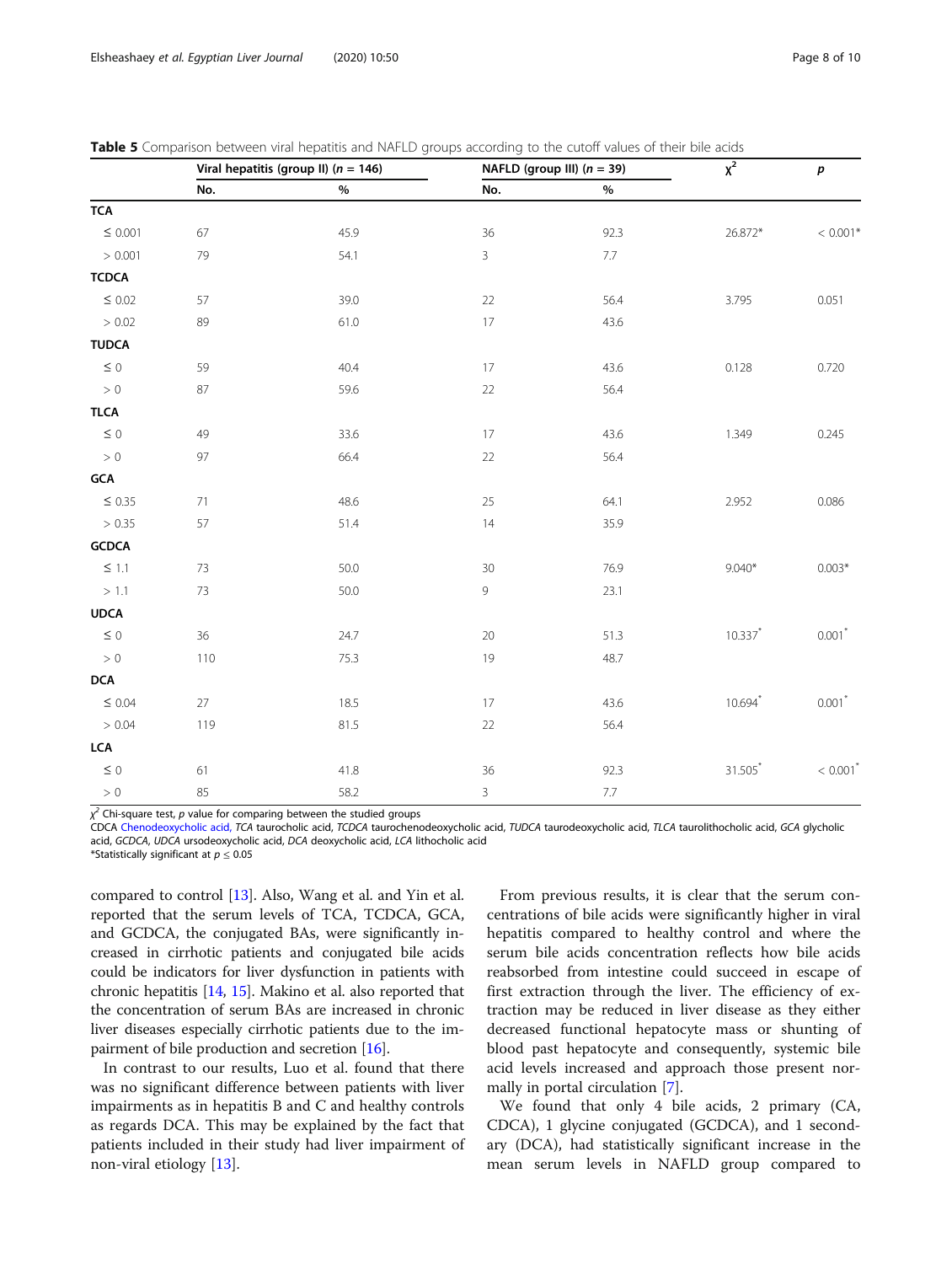<span id="page-8-0"></span>control. In agreement with our study, Sugita et al. reported that serum bile acids were dysregulated in patients with NAFLD, and primary bile acids (CA and CDCA) increased 3.8-fold in 13 patients with NAFLD compared with 46 healthy control subjects [\[7](#page-9-0)].

Similarly, Wang et al. and Minnullina et al. reported that patients with nonalcoholic fatty liver disease had higher bile acid level compared to healthy controls [\[17,](#page-9-0) [18](#page-9-0)].

Also, Kalhan et al. reported that metabolomic analysis has revealed significantly increased serum levels of GCDCA in patients with nonalcoholic steatohepatitis compared with healthy controls. Meanwhile they found that TCA and GCA was significantly higher in their patients compared to control, but in our study, there was insignificant difference between the two groups regarding taurocholate (TCA) and glycocholate (GCA). This may be explained that most patients included in our NAFLD group were non-cirrhotic [[19](#page-9-0)].

It remains speculative for explaining the main mechanism responsible for the higher bile acid concentration in patients with hepatic steatosis and NASH. It could be consequence of either increased pool of bile acid due to a higher bile acid synthesis rate, result from increased microsomal and peroxisomal metabolism, might be caused by hepatocellular injury, or probably be an adaptive response to the triglyceride accumulation in the liver. A higher bile acid concentration has been previously found in patients with hyperlipidemia. It is reasonable that triglyceride accumulation in the liver or increased oxidation of fatty acid compromises liver function, resulting in its inefficient bile acid uptake from the circulation. The higher bile acid levels could also be due to the higher insulin resistance in patients with NAFLD. The interaction between hepatic insulin receptors, insulin, and bile acids is complex [\[19](#page-9-0)].

In our study, the mean serum levels of taurineconjugated bile acids (TCA and TCDCA), glycine conjugated (GCA, GCDCA, and GDCA) and DCA were significantly higher in viral hepatitis group compared to NAFLD group. Also, LCA had the best diagnostic performance for viral hepatitis followed by TCA and GCDC A. Combination of these parameters had a better sensitivity and specificity for predicting chronic viral hepatitis with  $AUROC = 0.847$ .

These results were in contrast of [\[7](#page-9-0)] where in their study they found that there was no significant difference between the two groups regarding all types of bile acids, and they explained this by the small number of NAFLD group included in their study which was 13 only.

## Conclusion

In conclusion, the present study revealed that the compositions of serum BA including primary, secondary, and conjugated ones using LC-MS/MS could differentiate between chronic viral hepatitis and NAFLD patients, and they might be potential distinguishing biomarkers for this purpose. Further studies are warranted to study the efficacy of BAs as noninvasive biomarker for diagnosis of NAFLD.

#### Abbreviations

BAs: Bile acids; CDCA: Chenodeoxycholic acid; CA: Cholic acid; TCA: Taurocholic acid; GCA: Glycocholic acid; TCDCA: Taurochenodeoxycholic acid; GDCA: Glycochenodeoxycholic acid; LCA: Lithocholic acid; DCA: Deoxycholic acid; UDCA: Ursodeoxycholic acid; HCV: Hepatitis C virus; HBV: Hepatitis B virus; LC: Liver cirrhosis; HCC: Hepatocellular carcinoma; NAFLD: Nonalcoholic fatty liver disease; NASH: Nonalcoholic steatohepatitis; UPLC-MS/MS: Ultra-performance liquid chromatography tandem mass spectrometer; IBA: Individual bile acids; GCA: Glycocholic acid; GCDCA: Glycochenodeoxycholic acid; GUDCA: Glycoursodeoxycholic acid; TDCA: Taurodeoxycholic acid; TUDCA: Tauroursodeoxycholic acid; TLCA: Taurolithocholic acid; HBs Ag: Hepatitis B surface antigen; AST: Aspartate aminotransferase; ALT: Alanine aminotransferase; T BIL: Bilirubin total; ALP: Alkaline phosphatase; GGT: Gamma-glutamyl transpeptidase; AFP: Alfafetoprotein; LB: Liver biopsy

#### Acknowledgements

All authors are greatly indebted to members of Biochemistry and Molecular Diagnostics and Hepatology and gastroenterology departments of National Liver Institute, Menoufia University, Egypt. Also deep thanks to members of Zoology Department, Faculty of Science, Menoufia University, Egypt.

#### Authors' contributions

AE: initiated the project, designed and implemented the study for application, drafted and revised the paper; MO: analyzed the data, drafted and revised the paper; EA: analyzed the data, drafted and revised the paper; MB: analyzed the data, drafted and revised the paper; HE: analyzed the data, drafted and revised the paper. All authors have read and approved the manuscript.

#### Funding

This research and the publication were completely funded by all authors.

#### Availability of data and materials

Data used to support the findings of this study are included within the article.

#### Ethics approval and consent to participate

The study was conformed to the ethical guidelines of the 1975 Declaration of Helsinki and was approved by the institutional review board of National Liver Institute, Menoufia University, Egypt (NO. 00210/2020). Written informed consents were obtained from all participants.

#### Consent for publication

Written informed consents were obtained from both patients and control. Patients involved in this study agree for publication of data.

#### Competing interests

The authors declare that they have no competing interests.

## Author details

<sup>1</sup>Department of Biochemistry and Molecular Diagnostics, National Liver Institute, Menoufia University, Shebeen El-Kom, Egypt. <sup>2</sup>Department of Zoology, Faculty of Science, Menoufia University, Shebeen El-Kom, Egypt. <sup>3</sup>Department of Hepatology and Gastroenterology, National Liver Institute, Menoufia University, Shebeen El-Kom 32511, Egypt.

#### Received: 28 July 2020 Accepted: 14 September 2020 Published online: 04 November 2020

#### References

1. Hanafi NI, Mohamed AS, Sheikh Abdul Kadir SH, Othman MH (2018) Overview of bile acids signaling and perspective on the signal of